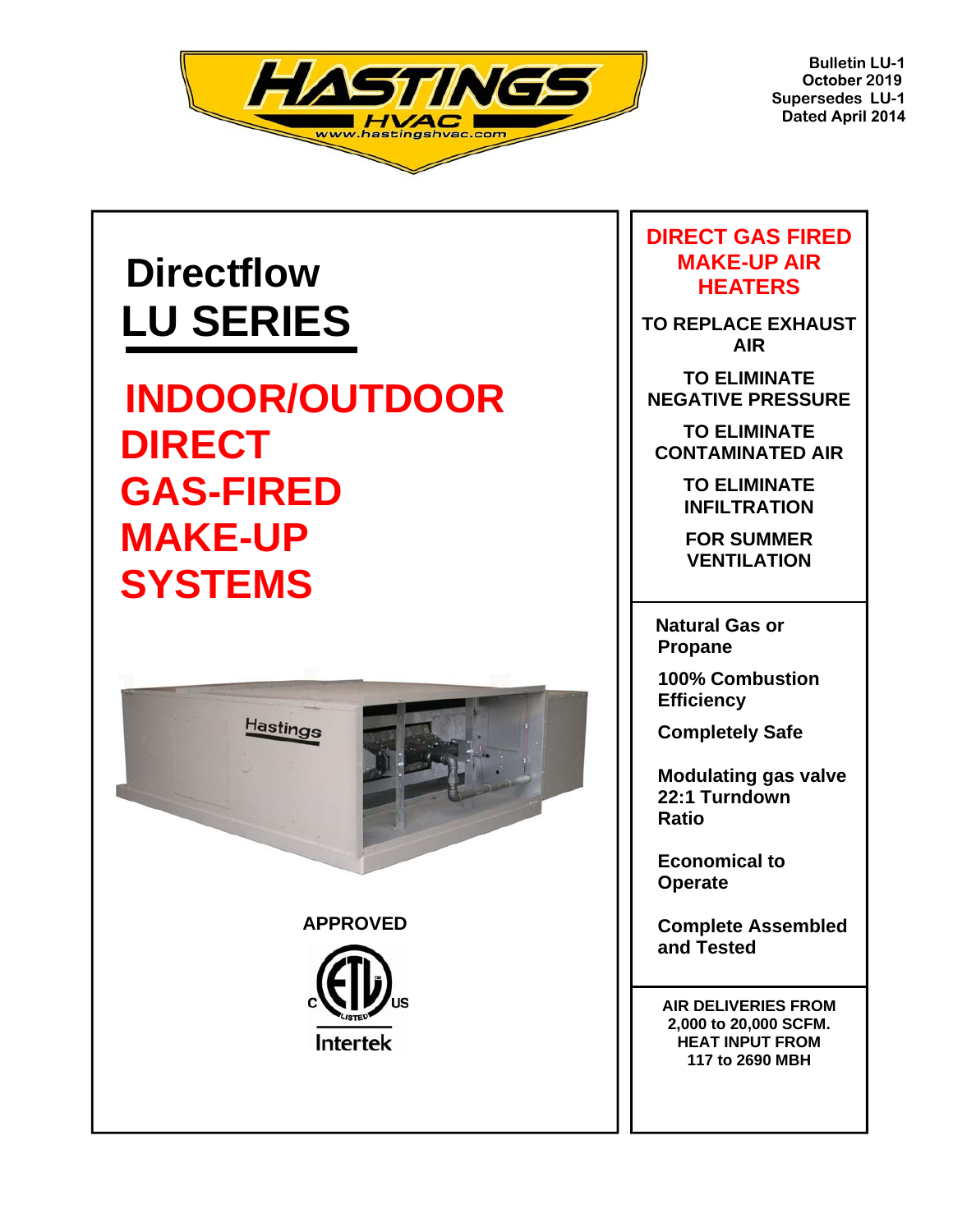# **LU SERIES SELECTION TABLE**

|            | Air<br><b>Delivery</b> | <b>Outlet</b><br><b>Velocity</b> | Approx.<br><b>Shipping</b><br>Weight | <b>MBH</b> Input               |      |      |      |      |      | <b>Motor Horsepower</b>                                |           |                |                |                |                 |                |
|------------|------------------------|----------------------------------|--------------------------------------|--------------------------------|------|------|------|------|------|--------------------------------------------------------|-----------|----------------|----------------|----------------|-----------------|----------------|
| Model      |                        |                                  |                                      | Air Temperature Rise-Degrees F |      |      |      |      |      | <b>Total Static Pressure</b><br>(Refer to Notes Below) |           |                |                |                |                 |                |
|            | <b>SCFM</b>            | <b>FPM</b>                       | Lbs.                                 | 50                             | 60   | 70   | 80   | 90   | 100  | 110                                                    | 120       | 3/4"           | 1"             | $1\frac{1}{4}$ | $1\frac{1}{2}$  | $1\frac{3}{4}$ |
|            | 2000                   | 1389                             | 545                                  | 117                            | 141  | 164  | 188  | 211  | 235  | 258                                                    | <b>NA</b> | $\frac{1}{2}$  | $\frac{3}{4}$  | 1              | 1               | $1\frac{1}{2}$ |
| LU-        | 3000                   | 2083                             | 550                                  | 176                            | 211  | 247  | 282  | 317  | 352  | 387                                                    | <b>NA</b> | 1              | $1\frac{1}{2}$ | $1\frac{1}{2}$ | $1\frac{1}{2}$  | $\overline{2}$ |
| 112        | 4000                   | 2778                             | 555                                  | 235                            | 282  | 329  | 376  | 423  | 470  | 517                                                    | <b>NA</b> | $\overline{2}$ | $\overline{2}$ | 2              | 3               | 3              |
| LU-<br>115 | 5000                   | 2488                             | 560                                  | 293                            | 352  | 411  | 470  | 528  | 587  | 646                                                    | <b>NA</b> | $1\frac{1}{2}$ | 2              | 2              | 2               | 3              |
|            | 6000                   | 2985                             | 565                                  | 352                            | 423  | 493  | 563  | 634  | 704  | 775                                                    | <b>NA</b> | 3              | 3              | 3              | 3               | 5              |
|            | 7000                   | 1741                             | 835                                  | 411                            | 493  | 565  | 657  | 740  | 822  | 904                                                    | 986       | $1\frac{1}{2}$ | $\overline{2}$ | 2              | 3               | 3              |
| LU-        | 8000                   | 1990                             | 840                                  | 470                            | 563  | 657  | 751  | 845  | 939  | 1033                                                   | 1127      | $\overline{2}$ | 3              | 3              | 3               | 5              |
|            | 9000                   | 2239                             | 850                                  | 528                            | 634  | 740  | 845  | 951  | 1057 | 1162                                                   | 1268      | 3              | 3              | 5              | 5               | 5              |
| 215        | 10000                  | 2488                             | 850                                  | 587                            | 704  | 822  | 939  | 1057 | 1174 | 1291                                                   | 1409      | 5              | 5              | 5              | 5               | $7\frac{1}{2}$ |
|            | 12000                  | 2985                             | 885                                  | 704                            | 845  | 986  | 1127 | 1268 | 1409 | 1550                                                   | 1690      | $7\frac{1}{2}$ | $7\frac{1}{2}$ | $7\frac{1}{2}$ | 10 <sup>1</sup> | 10             |
| LU-<br>218 | 14000                  | 2443                             | 1300                                 | 822                            | 986  | 1150 | 1315 | 1479 | 1643 | 1808                                                   | 1972      | 5              | $7\frac{1}{2}$ | $7\frac{1}{2}$ | $7\frac{1}{2}$  | $7\frac{1}{2}$ |
|            | 16000                  | 2792                             | 1300                                 | 939                            | 1127 | 1315 | 1503 | 1690 | 1878 | 2066                                                   | 2254      | $7\frac{1}{2}$ | $7\frac{1}{2}$ | 10             | 10              | 10             |
|            | 18000                  | 3141                             | 1340                                 | 1057                           | 1268 | 1479 | 1690 | 1902 | 2113 | 2325                                                   | 2535      | 10             | 10             | 15             | 15              | 15             |
|            | 20000                  | 3487                             | 1340                                 | 1174                           | 1409 | 1643 | 1878 | 2113 | 2345 | 2583                                                   | 2690      | 15             | 15             | 15             | 15              | <b>NA</b>      |

NOTES: 1. Use Total Static Pressure column that will overcome total system resistance. Approximate pressure drop for component and accessory items: burner ½, filter (dirty) ¼, intake hood 1/8, birdscreen 1/8, discharge louver ¼". Damper resistance may be ignored.

#### **Standard Equipment**

#### **General:**

Horizontal unit with choice of HR-1 or HR-2 blower discharge.

#### **Housing:**

Heavy gauge aluminized steel, painted exterior casing with heat resistant enamel finish; four lifting lugs.

#### **Burner:**

Direct-fired line burner with direct spark for natural gas at inlet pressure from 4 oz. to 1 PSIG. Up to 22:1 turndown ratio.

Combustion products are limited to a 5 PPM (parts pr million) of carbon monoxide and 0.5 PPM of NOX. These are the levels accepted

#### **Options and Accessories**

#### **Components:**

- Unit weatherproofing including weatherproof service enclosure.
- Inlet or discharge shut-off dampers with motor and end switch (discharge damper recommended for outdoor units).
- Weatherhood with intake hirdscreen.
- Filter section less filters.
- Discharge louvers, horizontal or vertical or both for double deflection.
- Vibration Isolators.

by ANSI standards for Direct-FIred Heating Equipment.

#### **Blowers:**

Centrifugal DWDI forward curved fan(s) with one piece blower shaft and self aligning, 200,000 hour greaseable pillowblock ball bearings. Wheels are statically and dynamically balanced. Adjustable drives through 10 HP.

#### **Premium Energy Efficient Motors:**

T-frame, ODP prelubricated ball bearing type for all standard voltages.

**Base Controls - Factory Wired & Flame Tested:**  Main gas shut-off valve.

- Main gas pressure regulators
- Motorized electric safety shut-off valve.
- Roof curb & curb adapter frame (for use with weatherproof unit).
- 2" pleated filters or 2" cleanable filters available.

#### **Burners:**

Propane or propane standby (LU-112,115 only).

#### **Gas and Electrical Controls:**

- FM or IRI approved controls.
- High gas pressure regulator-1 to 60 PSIG.
- Ultra violet flame sensor.
- Low outlet temperature shut-off.
- Gas Pilot Ignition

### **MODEL DESIGNATION**

**LU—XXX-X-XXX** 

- Electronic modulating gas valve with discharge air controller and temperature selector dial.
- **Motor Starter**
- Control Transformer
- High temperature limit switch.
- Air flow switch. Max and Min.
- Automatic mild weather burner lockout.
- Ignition transformer.
- Electronic flame safeguard system.
- NEMA 1 control box.
- Remote control station with switches and indicating lights.
- **Direct Spark Ignition**
- Blocked intake switch and light.
- Fused disconnect switch.
- Circuit analyzer with lights.
- 2 position over-riding room thermostat for basic systems.
- Electronic modulating room control includes discharge air monitor and field mounted space temperature selector and sensor.
- Vertical unit blower arrangements with 24" support legs.
- Signal Conditioner to accept 4-20 MA or 0-10VDC Signal for gas valve modulation.
- **LU Blower Model Air Volume: Heating Capacity:**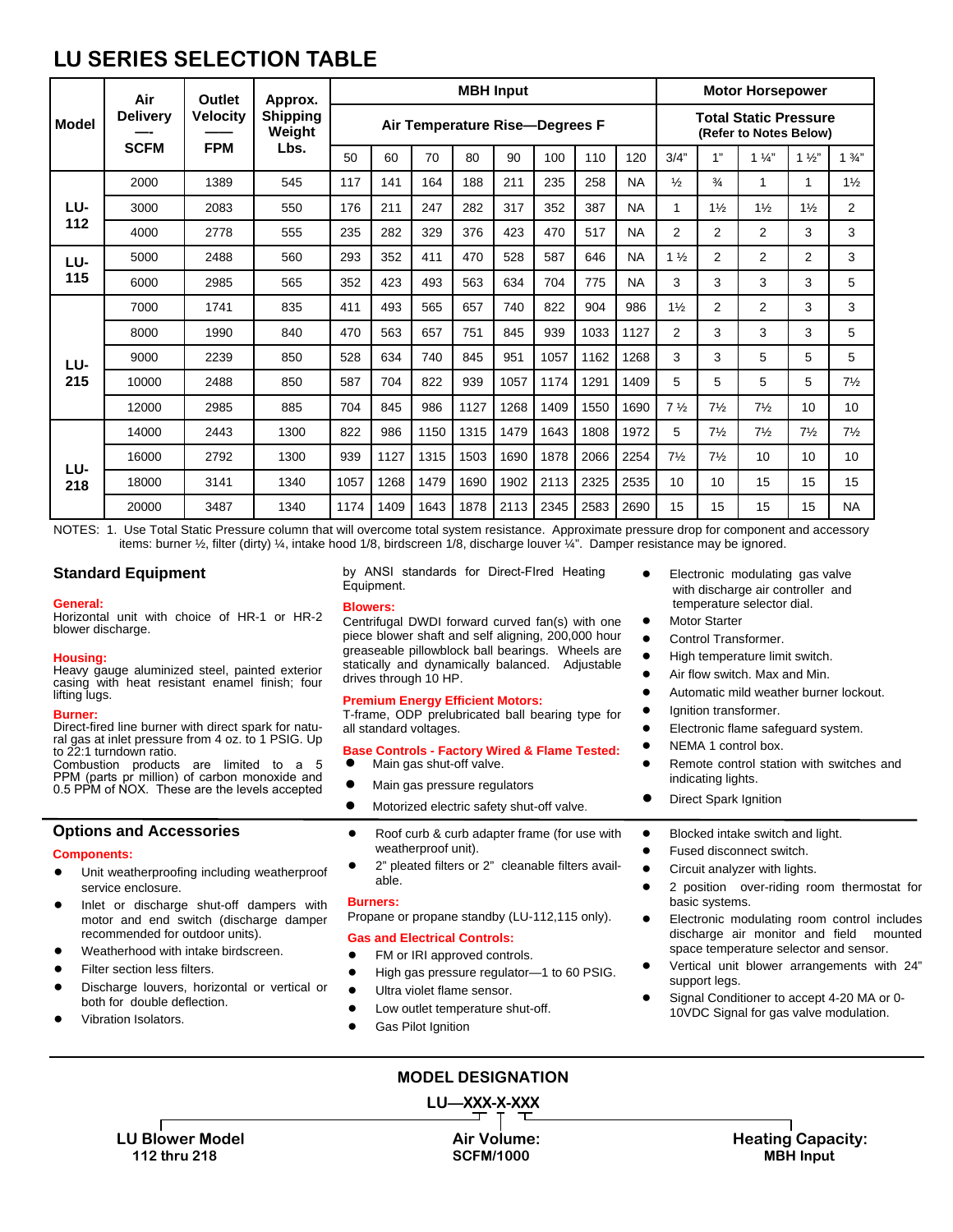# SCHEMATIC PIPING DIAGRAMS